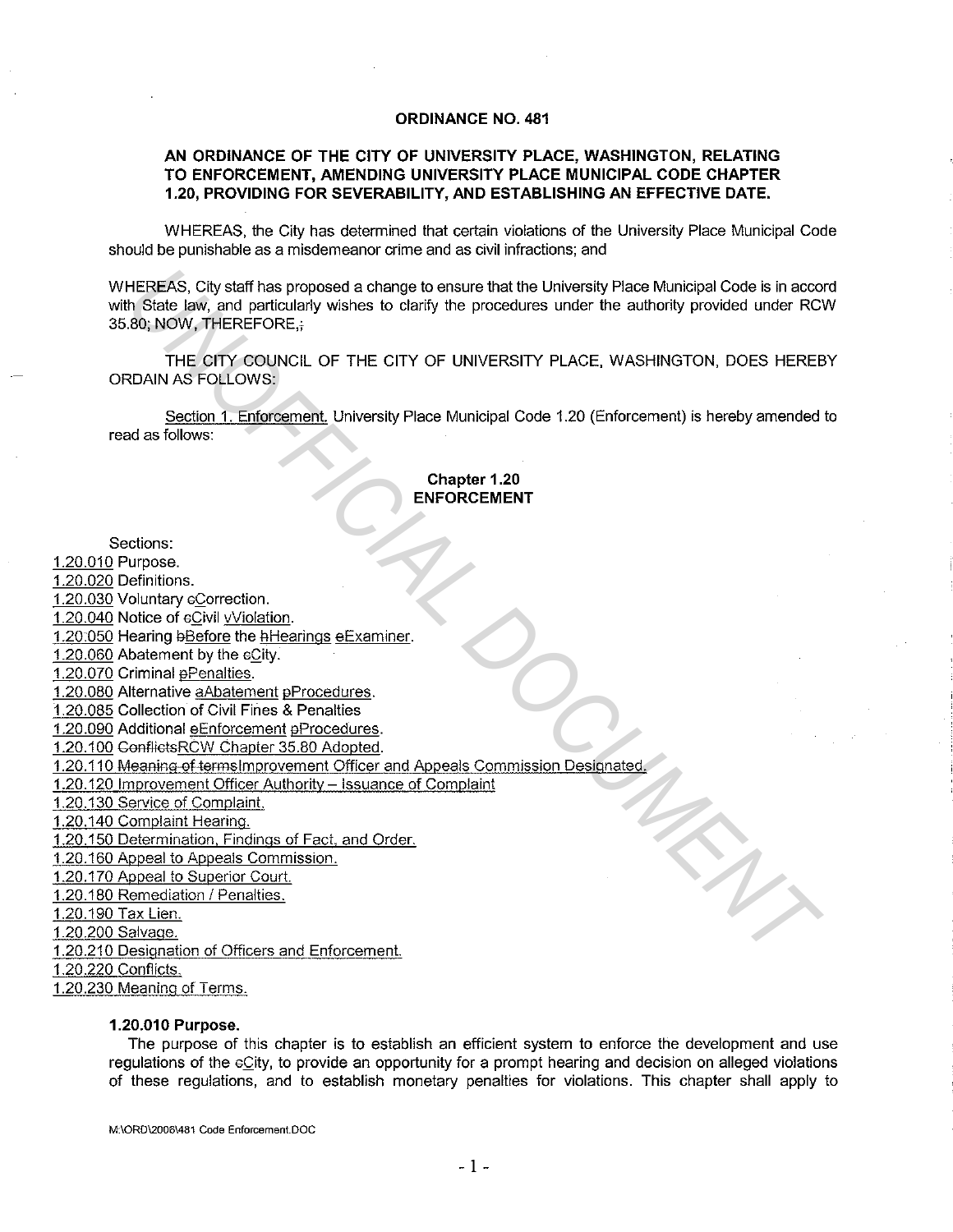violations of the public nuisance provisions of UPMC Title l), Public Safety, UPMC Title 19, Zoning, and other sections making reference to this chapter.

(Ord. 100 § 1, 1996).

# **1.20.020 Definitions.**

As used in this chapter, unless a different meaning is plainly required:

"Abate" means to repair, replace, remove, destroy or otherwise remedy a condition which constitutes a civil violation by such means, in such a manner and to such an extent as the applicable department director determines is necessary in the interest of the general health, safety and welfare of the community.

"Act" means doing or performing something.

"Applicable department director'' means the director of the department or his or her designee or any designated alternate empowered by ordinance or by the eCity manager to enforce a eCity ordinance or regulation including the assigned code enforcement official.

"Civil violation" means a violation for which a monetary penalty may be imposed as specified in this chapter. Each day or portion of a day during which a violation occurs or exists is a separate violation.

"Developmenf' means the erection, alteration, enlargement, demolition, maintenance or use of any structure or the alteration or use of any land above, at or below ground or water level, and all acts authorized by a eCity regulation.

"Emergency'' means a situation which, in the opinion of the applicable department director, requires immediate action to prevent or eliminate an immediate threat to the health or safety of persons or property.

"Hearings eExaminer" means the University Place hHearings eExaminer and the office thereof established pursuant to Chapter 2.20 UPMC.

"Omission" means a failure to act.

"Person" means an individual, firm, association, partnership, corporation or any entity, public or private. "Person responsible for the violation" means any person who has an interest in the property.

"Regulation" means and includes the following, as now or hereafter amended:

1. The public nuisance provisions of UPMC Title Q, Public Safety, and UPMC Title 19, Zoning;

.2. All other  $eC$  ity ordinances making reference to this chapter;

and 3. All standards, regulations and procedures adopted by the city making reference to this chapter;

4. The terms and conditions of any permit or approval issued by the city, or any concomitant agreement with the city pursuant to city ordinances making reference to this chapter.

"Repeat violation" means a violation of the same regulation in any location by the same person for which voluntary compliance previously has been sought within two years or a notice of civil violation has been issued within two years.

"Violation" means an act or omission contrary to a eCity regulation.

4Ord. 100-§-2, 1996).

#### **1.20.030 Voluntary sCorrection.**

A. Applicability. This section applies whenever the applicable department director determines that a violation of a regulation has occurred or is occurring.

B. General. The applicable department director or designee shall attempt to secure voluntary correction by contacting the person responsible for the violation where possible, explaining the violation and requesting correction. ndor deletmines is necessary in the internet of the general health, safety and welfare of the community. Applicable department of rise of the department of his or one designee or any phase of the department of his orientat

C. Issuance of Voluntary Correction Agreement. A vVoluntary eCorrection aAgreement may be entered into between the person responsible for the violation and the  $c$ City, acting through the applicable department director or designee.

1. Content. The vVoluntary eCorrection aAgreement is a contract between the eCity and the person responsible for the violation under which such person agrees to abate the violation within a specified time and according to specified conditions. The vVoluntary eCorrection aAgreement shall include the following: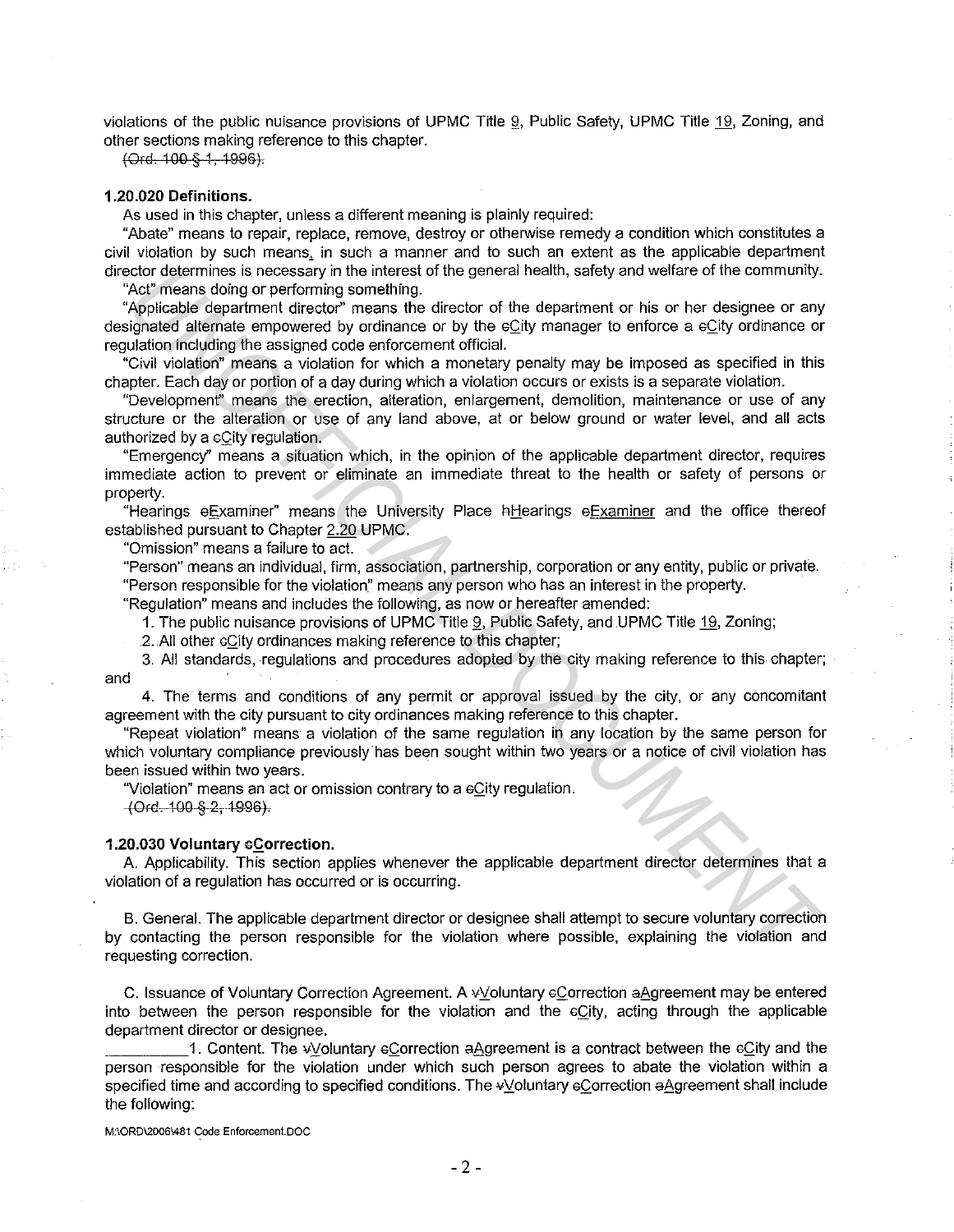a.\_ The name and address of the person responsible for the violation; and

b. The street address or a description sufficient for identification of the building, structure, premises, or land upon or within which the violation has occurred or is occurring; and

c.\_A description of the violation and a reference to the regulation which has been violated; and

d.\_ The necessary corrective action to be taken, and a date or time by which correction must be completed; and

e. An agreement by the person responsible for the violation that the eCity may inspect the premises as may be necessary to determine compliance with the  $\psi$  oluntary eCorrection aAgreement; and

f.\_An agreement by the person responsible for the violation that the GQ.ity may abate the violation and recover its costs and expenses and/or a monetary penalty pursuant to this chapter from the person responsible for the violation if terms of the vVoluntary eCorrection aAgreement are not met; and

g. An agreement that by entering into the  $\psi$  oluntary eCorrection aAgreement, the person responsible for the violation waives the right to a hearing before the hHearings eExaminer under this chapter regarding the matter of the violation and/or the required corrective action.

2. Right to a Hearing Waived. Upon entering into a vVoluntary eCorrection aAgreement, the person responsible for the violation waives the right to a hearing before the hHearings eExaminer under this chapter regarding the matter of the violation and/or the required corrective action. Notice of the waiver must be contained in the vVoluntary eCorrection aAgreement.

\_\_\_\_ 3.\_Extension - Modification. An extension of the time limit for correction or a modification of the required corrective action may be granted by the applicable department director if the person responsible for the violation has shown due diligence and/or substantial progress in correcting the violation but unforeseen circumstances render correction under the original conditions unattainable.

4. Abatement by the City. The eCity may abate the violation in accordance with UPMC 1.20.060 if the terms of the vVoluntary eCorrection aAgreement are not met.

 $\leq$  5. Collection of Costs. If the terms of the v/oluntary eCorrection aAgreement are not met, the state the person responsible for the violation shall be assessed a monetary penalty commencing on the date set for correction and thereafter, in accordance with  $1.20.040(E)$ , plus all costs and expenses of abatement, as set forth in UPMC  $1.20.060(D)$ . IT\_An agreement by the person responsible for the woletion that the cGUy may abate the method of the method in ferminal of the vigolation if element are net the method for the vigolation of the vigolation of the vigolati

 $(Ord. 100-8.3, 1996).$ 

ber 1 S. ide Agos

 $\mathcal{R} \subset \mathcal{R}$  .

#### 1.20.040 Notice of cCivil vViolation.

\_\_\_\_\_\_\_\_ A. Issuance.

\_\_\_\_\_ 1. When t\_he applicable department director determines that a violation has occurred or is occurring and the eCity is unable to secure voluntary correction, pursuant to UPMC 1.20.030, the applicable department director may issue a nNotice of eCivil vViolation to the person responsible for the violation.

2. The applicable department director may issue a  $\alpha$ -Notice of  $\alpha$ . Violation without having attempted to secure voluntary correction as provided in UPMC 1.20.030 under the following circumstances:

a. When an emergency exists; or

b. When a repeat violation occurs; or

\_\_\_\_\_\_ c.\_When the violation creates a situation or condition which cannot be corrected; or

d. When the person knows or reasonably should have known that the action is in violation of a eCity regulation; or

e. The person cannot be contacted or refuses to communicate or cooperate with the eCity in correcting the violation.

**\_\_\_\_\_\_\_\_\_\_B.** Content. The  $A$   $N$ otice of  $C$ ivil  $\sqrt{N}$  iolation shall include the following:

1. The name and address of the person responsible for that violation; and

\_\_\_\_\_\_ 2. \_The street address or description sufficient for identification of the building, structure, premises, or land upon or within which the violation has occurred or is occurring; and

 $\Box$ 3.  $\Box$  A description of the violation and a reference to the provision(s) of the  $\epsilon$ City regulation(s) which has been violated; and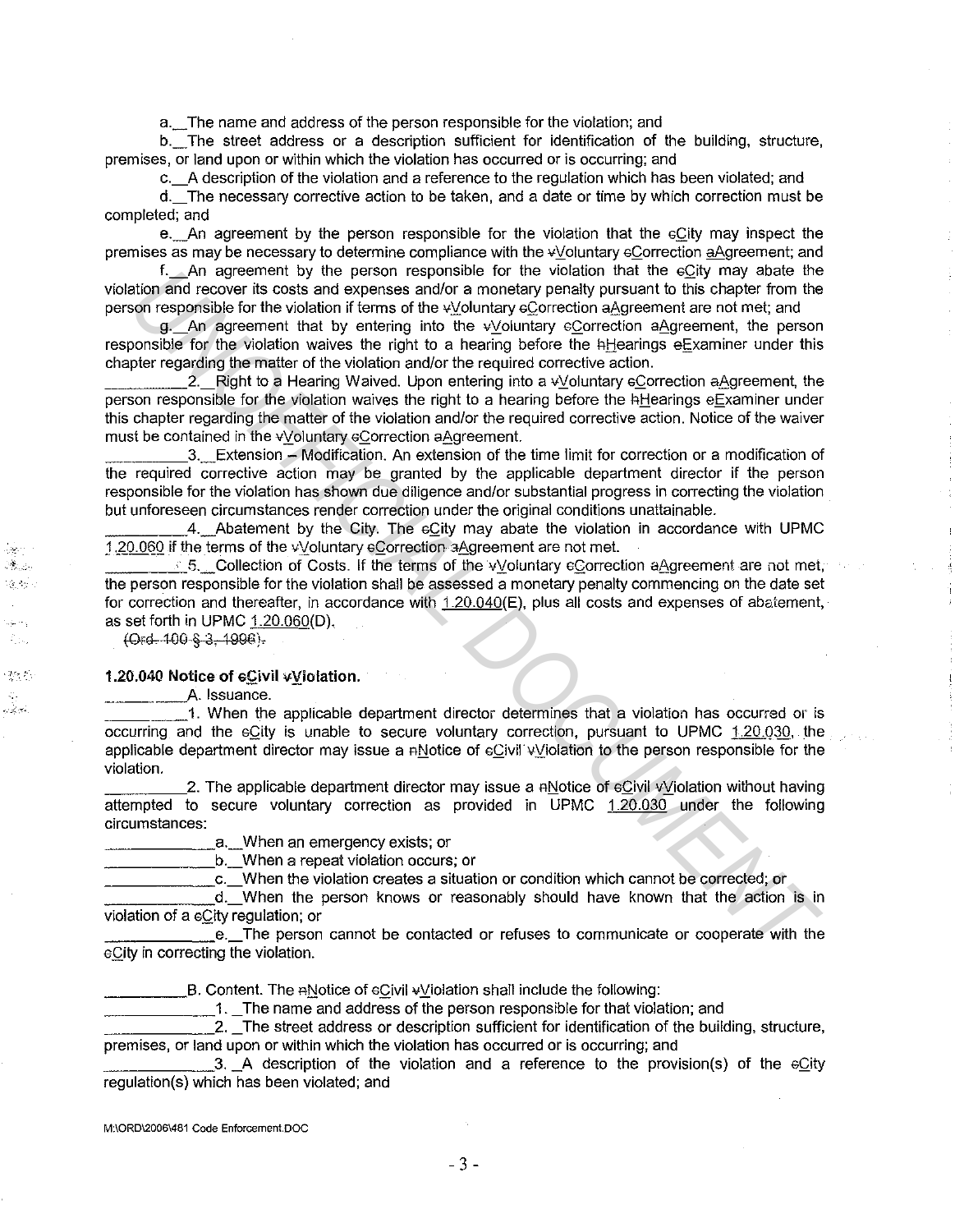\_\_\_\_\_\_ 4. \_The required corrective action and a date and time by which the correction must be completed after which the  $\epsilon$ City may abate the unlawful condition in accordance with UPMC 1.20.060; and

 $5.$  The date, time and location of an appeal hearing before the hHearings eExaminer which will be at least 10 days but no more than 45 days from the date the  $ANet$  and  $BCH$  and  $V$  is violation is issued; and

\_\_\_\_\_\_ 6. \_A statement indicating that the hearing will be canceled and no monetary penalty will be assessed if the applicable department director approves the completed, required corrective action at least 48 hours prior to the hearing; and

7. A statement that the costs and expenses of abatement incurred by the eCity pursuant to UPMC 1.20.060(0) and a monetary penalty in an amount per day for each violation as specified in subsection  $(E)$  of this section may be assessed against the person to whom the ANotice of  $E$  eCivil vViolation is directed as specified and ordered by the hHearings eExaminer.

C. Service of Notice. The applicable department director or designee shall serve the ANotice of eCivil vViolation upon the person responsible for the violation, either personally or by mailing a copy of the ANotice of eCivil vViolation to such person at their last known address. If the person responsible for the violation cannot be personally served within Pierce County and if an address for mailed service cannot be ascertained, notice shall be served by posting a copy of the ANotice of eCivil *v*Violation conspicuously on the affected property or structure. Proof of service shall be made by a written declaration under penalty of perjury executed by the person effecting the service, declaring the time and date of service, the manner by which the service was made, and if by posting the facts showing that due diligence was used in attempting to serve the person personally or by mail. **UPMC 1.20.090(D)** and a monetary penalty han amount per day the compression and opperate of the control in the control of European Control (E) of this section may be assessed against the person to whom the englotion is d

D. Extension. Extensions of the time specified in the RNotice of eCivil vViolation for correction of the violation may be granted at the discretion of the applicable department director or by order of the hHearings eExaminer.

E. Monetary Penalty. The monetary penalty for each violation per day or portion thereof shall be \$500.00.

**\_\_\_\_ F.** Continued Duty to Correct. Payment of a monetary penalty pursuant to this chapter does not relieve the person to whom the ANotice of eCivil vViolation was issued of the duty to correct the violation.

G. Collection of Monetary Penalty.

1. The monetary penalty constitutes a personal obligation of the person to whom the AMotice of eCivil vViolation is directed. Any monetary penalty assessed must be paid to the cCity within 10 calendar days from the date of mailing of the hHearings eExaminer's decision or a notice from the eCity that penalties are due.

2. The  $\epsilon$ City aAttorney is authorized to take appropriate action to collect the monetary penalty.

(Ord. 100 § 4, 1996).

#### **1.20.050 Hearing before the fiHearings eExaminer.**

A. Notice. A person to whom a RNotice of cCivil vViolation is issued will be scheduled to appear before the hHearings eExaminer not less than 10 calendar days but no more than 45 days after the ANotice of eCivil vViolation is issued. Extensions may be granted at the discretion of the applicable department director.

B. Prior Correction of Violation. The hearing will be canceled and no monetary penalty will be assessed if the applicable department director approves the completed required corrective action at least 48 hours prior to the scheduled hearing.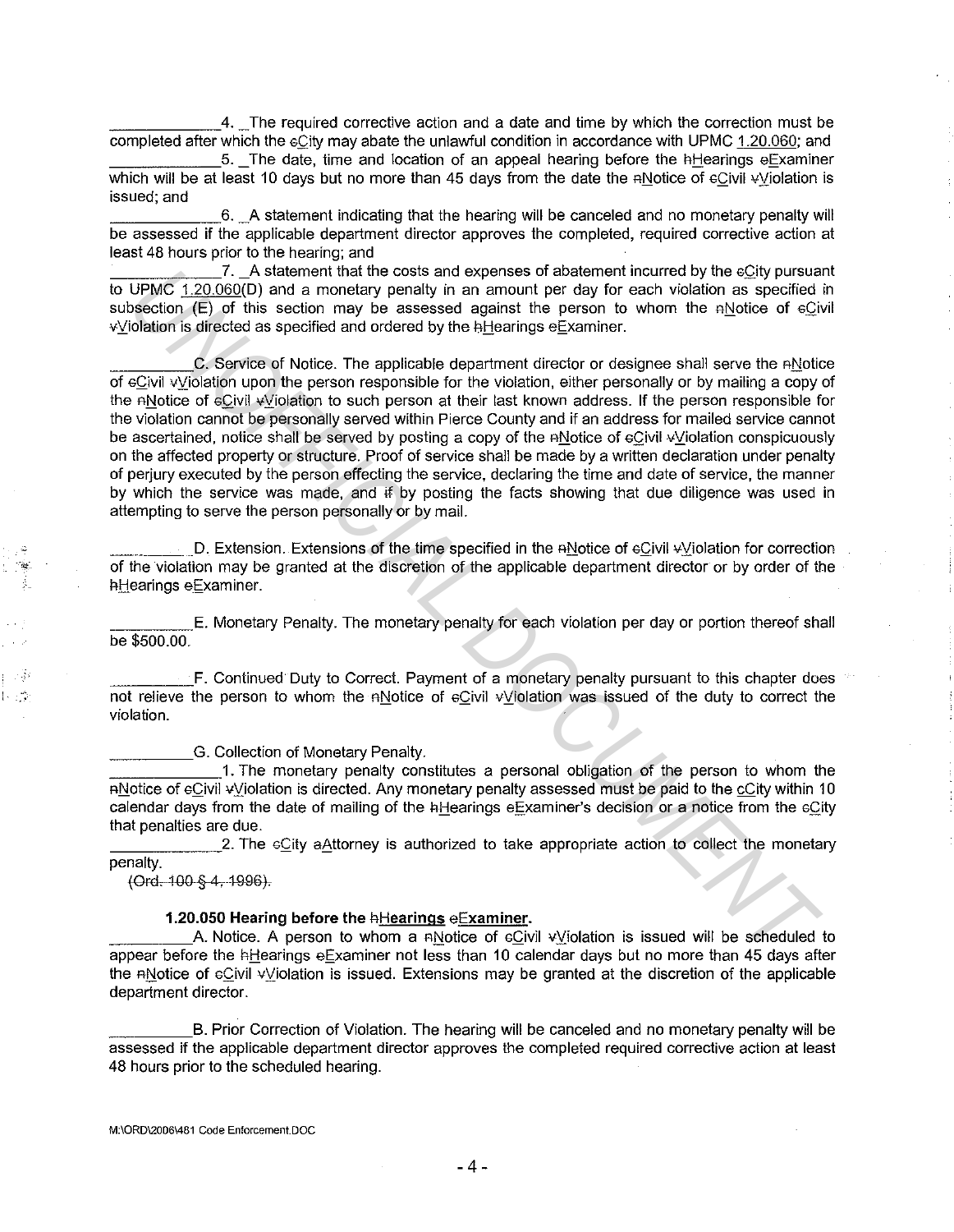C. Procedure. The hHearings eExaminer shall conduct a hearing on the civil violation pursuant to the rules of procedure of the hHearings eExaminer. The applicable department director and the person to whom the ANotice of  $eC$ ivil  $\sqrt{V}$ iolation was directed may participate as parties in the hearing and each party may call witnesses. The city shall have the burden of proof to demonstrate by a preponderance of the evidence that a violation has occurred and that the required corrective action will correct the violation. The determination of the applicable department director as to the need for the required corrective action shall be accorded substantial weight by the hHearings eExaminer in determining the reasonableness of the required corrective action.

D. Decision of the hHearings eExaminer.

1. The hHearings eExaminer shall determine whether the city has established by a preponderance of the evidence that a violation has occurred and that the required correction will correct the violation and shall affirm, vacate, or modify the city's decisions regarding the alleged violation and/or the required corrective action, with or without written conditions. **D.** Decision of the it-learnings e Examiner.<br>
The higherings e Examiner shell determine whether the city has established by conderance of the evidence that a violation has accurred and that the required correction will

2. The hHearings eExaminer shall issue an order to the person responsible for the violation which contains the following information:

a. The decision regarding the alleged violation including findings of fact and conclusions based thereon in support of the decision;

b. The required corrective action;

\_\_\_\_\_ c. The date and time by which the correction must be completed;

d. The monetary penalties assessed based on the criteria in subsection (D)(3) of this section;

e. The date and time after which the city may proceed with abatement of the unlawful condition if the required correction is not completed.

3. Assessment of Monetary Penalty. Monetary penalties assessed by the hHearings  $e$ Examiner shall be in accordance with the monetary penalty in UPMC 1.20.040(E).

a. The hHearings eExaminer shall have the following options in assessing monetary penalties: i. Assess monetary penalties beginning on the date the nNotice of eCivil vViolation was issued and thereafter; or

Lii. Assess monetary penalties beginning on the correction date set by the applicable department director or an alternate correction date set by the hHearings eExaminer and thereafter; or

 $\ddot{=}$  iii. Assess less than the established monetary penalty set forth in UPMC 1.20.040(E) based on the criteria of subsection (D)(3){b) of this section; or

iv. Assess no monetary penalties.

b. In determining the monetary penalty assessment, the hHearings eExaminer shall consider the following factors:

i. Whether the person responded to staff attempts to contact the person and cooperated with efforts to correct the violation;

ii. Whether the person failed to appear at the hearing;

iii. Whether the violation was a repeat violation;

iv. Whether the person showed due diligence and/or substantial progress in correcting the violation;

v. Whether a genuine code interpretation issue exists; and

vi. Any other relevant factors.

c. The hHearings eExaminer may double the monetary penalty schedule if the violation was a repeat violation. In determining the amount of the monetary penalty for repeat violations the hHearings eExaminer shall consider the factors set forth in subsection (D)(3)(b) of this section.

4. Notice of Decision. The hHearings eExaminer shall send by certified mail return receipt requested a copy of the decision to the person to whom the ANotice of eCivil v Violation was issued and to the applicable department director within 20 working days of the hearing.

E. Failure to Appear. If the person to whom the nNotice of  $\epsilon$ Civil  $\epsilon$ Violation was issued fails to appear at the scheduled hearing, the eExaminer will enter an order with findings pursuant to subsection (D)(2) of this section and assess the appropriate monetary penalty pursuant to subsection (D)(3) of this section. The eCity will enforce the hHearings eExaminer's order and recover all related expenses, plus the cost of the hearing and any monetary penalty from that person.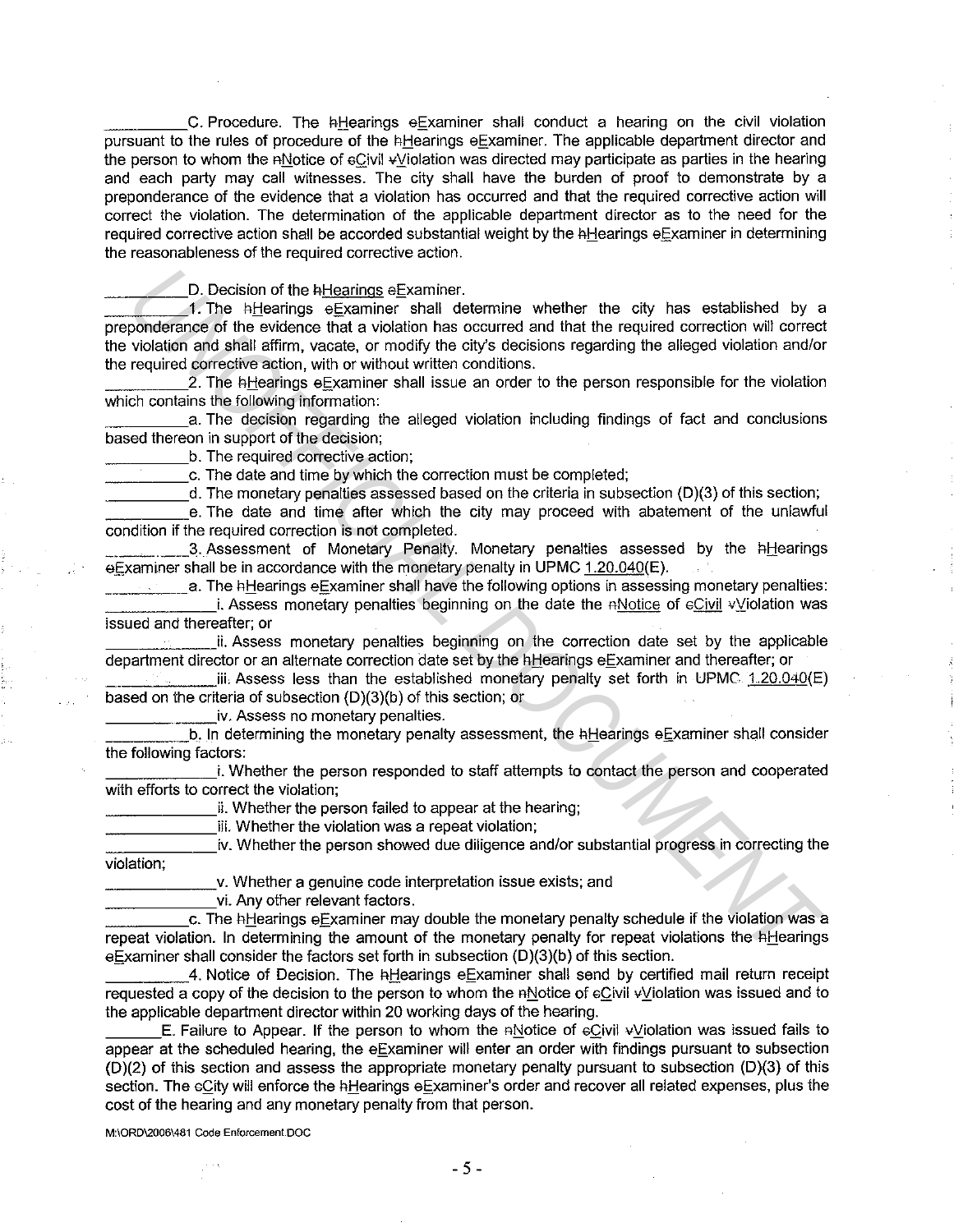F. Appeal to Superior Court. An appeal of the decision of the HHearings eExaminer must be filed with Pierce County sSuperior eCourt within 30-calendar days from the date-the hHearings eExaminer's decision was personally served upon or was mailed to the person to whom the nNotice of cCivil •/Violation was directed, or is thereafter barred 21 days of the issuance of the Hearings Examiner's decision.

(Ord. 354 § 1, 2002; Ord. 100 § 5, 1996).

#### **1.20.060 Abatement by the eCity.**

A. The eCity may abate a condition which was caused by or continues to be a civil violation when:

1. The terms of vVoluntary eCorrection aAgreement pursuant to UPMC 1.20.030 have not been met; or

2. A nNotice of eCivil vViolation has been issued pursuant to UPMC 1.20.040 and a hearing has been held pursuant to UPMC 1.20.050 and the required correction has not been completed by the date specified in the *hHearings eExaminer's order; or* 

\_\_\_\_\_\_ 3. The condition is subject to summary abatement as provided for in subsection (8) of this section.

B. Summary Abatement. Whenever any violation of a regulation causes a condition, the continued existence of which constitutes an immediate and emergent threat to the public health, safety or welfare or to the environment, the eCity may summarily and without prior notice, abate the condition. Notice of such abatement, including the reason for it, shall be given to the person responsible for the violation as soon as reasonably possible after the abatement.

C. Authorized Action by the City. Using any lawful means, the eCity may enter upon the  $\mathbb{R}^n$  subject property and may remove or correct the condition which is subject to abatement. The cCity may seek such judicial process as it deems necessary to effect the removal or correction of such condition.

D. Recovery of Costs and Expenses. The costs, including incidental expenses, of correcting the violation shall be billed to the person responsible for the violation and/or the owner, lessor, tenant or '2· other person entitled to control, use and/or occupyancy of the property and shall become due and payable to the cQity within 10 calendar days. The term "incidental expenses" includes but is not limited to personal the costs, both direct and indirect, including attorneys' fees; costs incurred in documenting the violation; hauling, storage and disposal expenses; and actual expenses and costs of the eQity in preparing notices, specifications and contracts, and in accomplishing and/or contracting and inspecting the work; and the costs of any required printing and mailing. **Example 1.** The terms of vigitarity eCorrection a&greentent pursuant to UPMC 1.20.030 have the computer of the CMC 1.20.040 have the computer of the CMC 1.20.040 and the computer of the CMC 1.20.040 and the computer of th

(Ord. 100 § 6, 1996).

#### **1.20.070 Criminal pPenalties.**

A. Any person who knowingly and unlawfully obstructs, hinders, or delays a cCity official in the enforcement of this chapter shall be guilty of a misdemeanor.

\_\_\_\_\_ 8. Any person who knowingly and unlawfully violates a decision and ordinance issued by the hHearings eExaminer shall be guilty of a misdemeanor.

\_\_\_\_\_ C. Any person who knowingly and unlawfully hinders, delays or obstructs the enforcement of an agreement between the eCity of University Place and a person responsible for a violation shall be guilty of a misdemeanor.

(Ord. 100 § 7, 1996).

#### **1.20.080 Alternative a Abatement pProcedure.**

Any property on which violations of this chapter remain uncorrected after issuance of a RNotice of eCivil vViolation may, in addition to the procedures outlined above, be abated in accordance with the following additional procedures pursuant to RCW 35.21.310;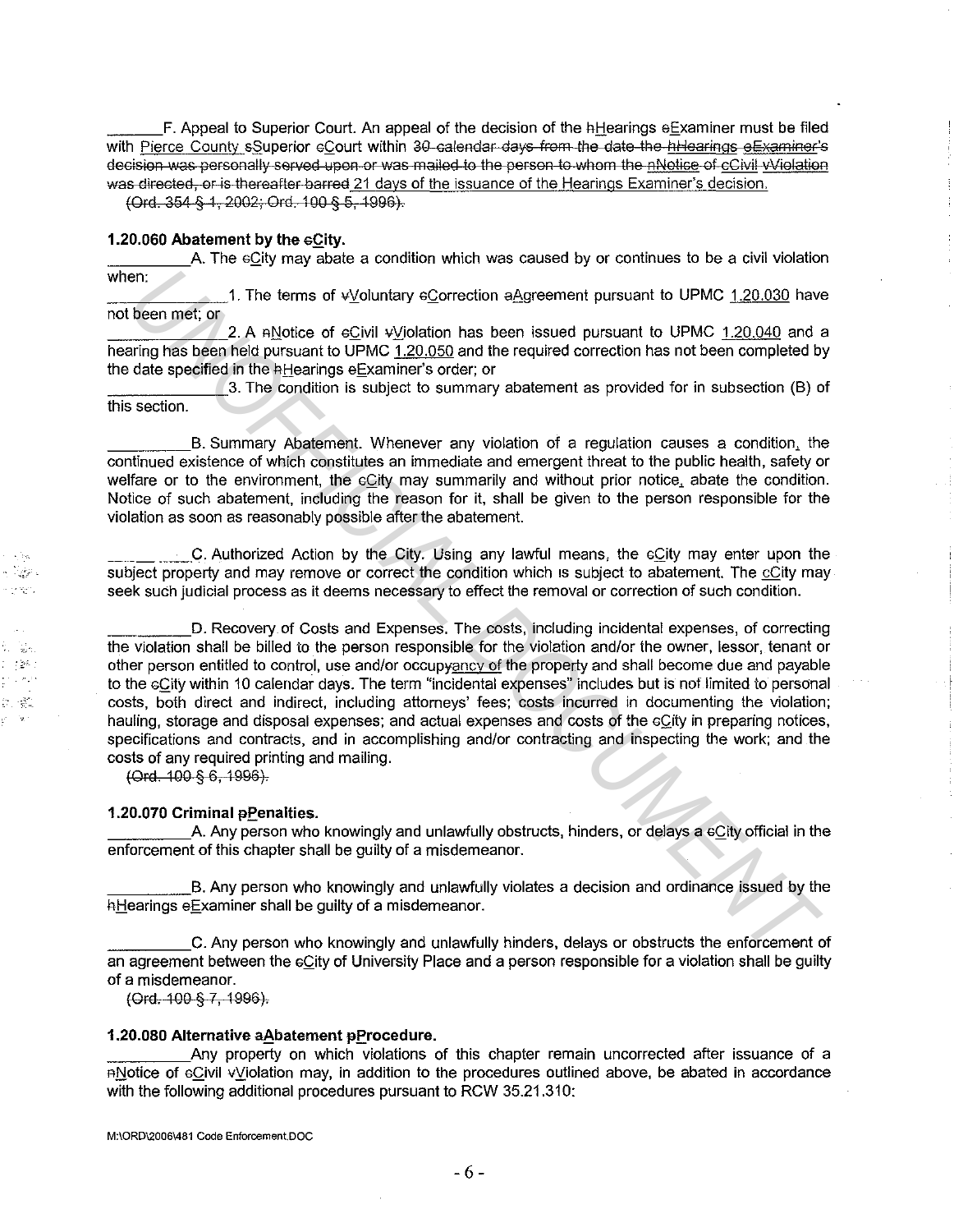A. When requested by the applicable department director and approved by the hHearings eExaminer, the matter of a pending violation may be submitted to the eCity eCouncil for consideration whenever the violation consists of debris upon property constituting a fire hazard or a menace to public health, safety or welfare. In such instance, the procedures set forth in UPMC 1.20.030 through 1.20.060 shall be complied with to the extent not in conflict herein except that the decision of the hHearings eExaminer pursuant to UPMC 1.20.050(D) shall be in the form of a recommendation to the eCity eCouncil. This alternate procedure may be requested by the applicable department director at any time prior to the hearing before the hHearings eExaminer and only if the hHearings eExaminer makes a finding that the violation constitutes a fire hazard or a menace to public health, safety or welfare requiring removal or destruction of the debris constituting the violation. After consideration, the eCouncil may, by resolution, either accept, reject or modify the hHearings eExaminer's recommendation and require the property owner to abate the violation by removal or destruction, at his or her cost and expense, within a time specified in the resolution.

B. The resolution shall not be passed until the property owner is given at least five days' notice of the pendency of the proposed resolution. Such notice shall be served by the applicable department director pursuant to UPMC 1.20.040(C). The notice, either accompanied with or incorporated into the hHearings eExaminer's recommendation, shall describe the property involved, the nature of the hazardous condition, the corrective action required, and the date of the eCouncil meeting during which the matter will be considered.

C. If the nuisance is not abated by the property owner within the time fixed in the resolution, the applicable department director may abate the same and mail a bill to the property owner covering the cost to the GQity of such abatement, including the applicable department director's expense. If the property owner fails or refuses to pay the bill immediately, the applicable department director shall file a lien therefor against the property, which lien shall be in the same form, filed with the same officer and within the same time and manner and enforced and foreclosed as is provided by law for liens for labor and material. **Each constitutes a fire hearard or a meanse to poisitic fealth, safely or welfare requiring permoval and the style of the debits constituting the violation. After consideration, the e2ouncil may, by resolution considerati** 

(Ord. 100 § g, 1999).

#### 1.20.085 Collection of c**Civil fFines and pPenalties**

**EXECUTES AND THE CONSTITUTES AND THE CIVIL FINES AND PENALTIES OF ALC CITY's FILE CITY'S FILE CALLS** eExaminer may be collected by a licensed collection agency working under a contract with the City. \{)rd. 212 *§* 1, 1998).

#### **1.20.090 Additional eEnforcement pProcedures.**

A. Civil Infraction Citation. If after investigation, or after the complaint of residents or others. the applicable department director has probable cause to believe that the applicable standards or requirements of the University Place Municipal Code have been violated. the director may issue a civil infraction citation in accordance with RCW 7.80, which is incorporated herein by this reference. upon the owner. tenant, occupier, manager. agent. or other person responsible for the violation.

B. The provisions of this chapter are not exclusive, and may be used in addition to other enforcement provisions authorized by  $eC$ ity ordinance-except as precluded by law.

(Ord. 100 § 9, 199@).

1.20.100 RCW Chapter 35.80 Adopted.

RCW Chapter 35.80 Unfit Dwellings, Buildings and Structures. as it currently exists or is hereinafter amended, is hereby adopted.

1.20.110 Improvement Officer and Appeals Commission Designated.

The Code Enforcement Official and the Code Enforcement Official's designee is designated as the City's "Improvement Officer," and shall have the full scope of authority granted to that official under RCW Chapter 35.80. The City of University Place's Hearings Examiner is designated as the City's "Appeals Commission," and shall have the full scope of authority granted to that commission under RCW Chapter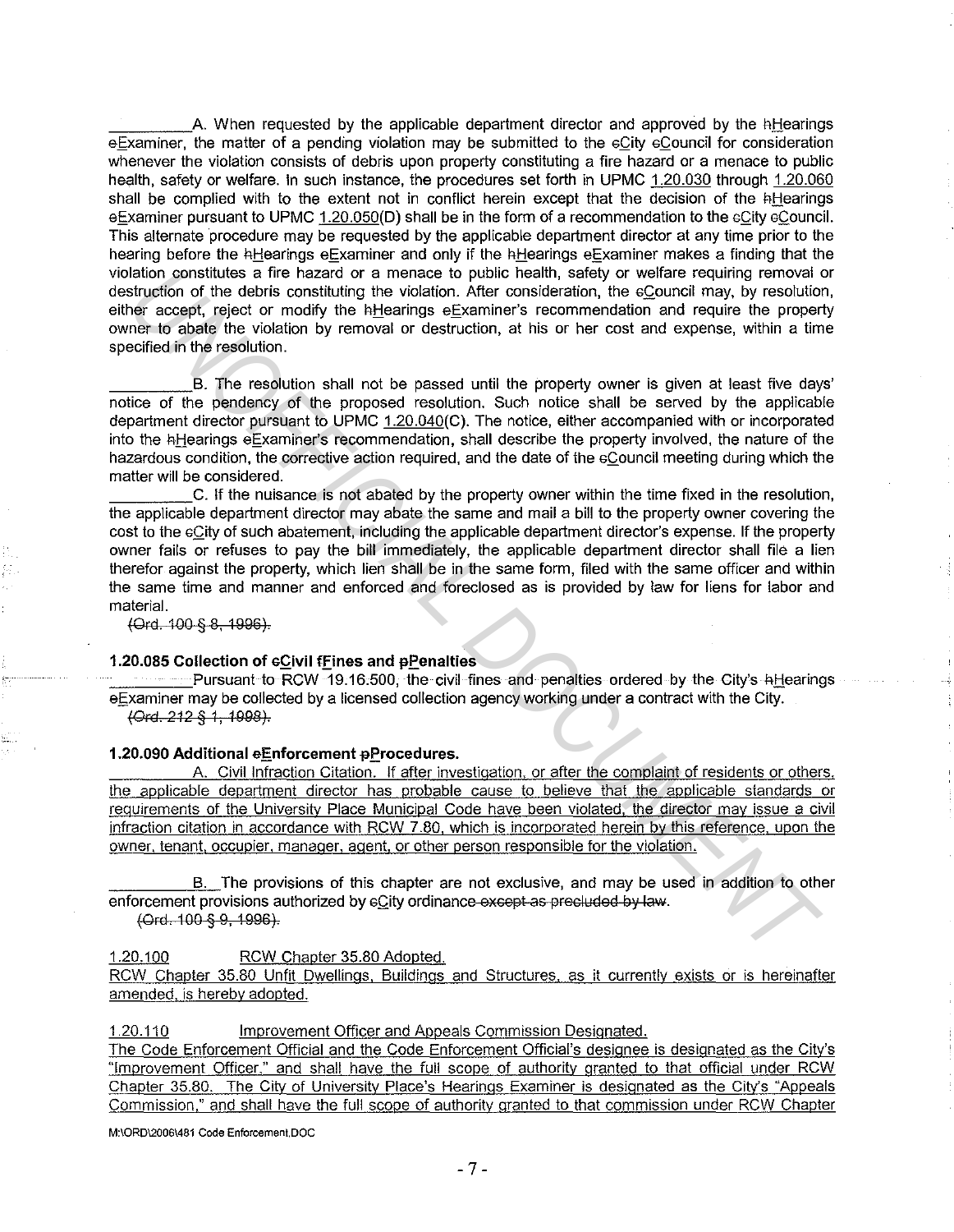### 35.80.

':;·. ,, '.

### 1.20.120 Improvement Officer Authority – Issuance of Complaint.

If after a preliminary investigation of any dwelling. building, structure or premises, the Improvement Officer finds that it is unfit for human habitation or other use, the Improvement Officer may issue a complaint conforming to the provisions of RCW 35.80.030, stating in what respects such dwelling, building, structure or premises is unfit for human habitation or other use. In determining whether a dwelling, building, structure or premises should be repaired or demolished, the Improvement Officer shall be guided by the University Place Municipal Code and such other codes adopted pursuant to the University Place Municipal Code as the Improvement Officer deems applicable, in particular the most recent edition of the International Property Maintenance Code.

# 1.20.130 Service of Complaint.

A complaint issued under UPMC Chapter 1.20.120 shall be served on the parties and posted on the subject property pursuant to RCW 35.80.030, and shall also be filed with the Pierce County Auditor. All complaints or other documents posted on the subject property shall remain in place until the complaint has been resolved. For purposes of service, such complaints or other documents are deemed effective on the day of posting.

# 1.20.140 Complaint Hearing.

Not less than 10 days nor more than 30 days after serving a complaint, the Improvement Officer shall hold a hearing conforming to the provisions of RCW 35.80.030, at which all parties in interest shall be given the right to appear in person, to bring witnesses, and to give testimony regarding the gomplaint. At any time prior to or at the time of the hearing, any party. mav file an answer to the complaint. The Improvement Officer shall adopt procedural rules governing the procedure of such hearing, which shall be available for public inspection at the City Clerk's Office.

# 1.20.150 Determination, Findings of Fact, and Order.

Within 10 days of the complaint hearing, the Improvement Officer shall issue a Determination, Findings of Fact. and Order stating the Improvement Officer's determination as to whether the subject dwelling, building, structure or premises is unfit for human habitation or other use, the findings of fact supporting the determination, and an order specifying the actions necessary to address any unfitness and a deadline for completing the actions. The Determination, Findings of Fact, and Order shall be served and posted as set forth in UPMC 1.20.130, and if no appeal is filed within the deadline specified in UPMC 1.20.050, a copy of the Determination, Findings of Fact. and Order shall be filed with the Pierce County Auditor.

# 1.20.160 Appeal to Appeals Commission.

Within 30 days of service of a Determination, Findings of Fact, and Order, any party may file an appeal to the Appeals Commission. Such an appeal shall be governed by the City of University Place Hearings Examiner's procedural rules, except that the Appeals Commission shall conduct a hearing on the appeal and issue a ruling within 60 days from the date the appeal is filed; and if the Appeals Commission issues any oral findings of fact, the ruling shall contain a transcript of such findings in addition to any findings issued at the time of the ruling The ruling shall be served and posted as set forth in UPMC 1.20.130, and if no appeal is filed within the deadline specified in UPMC 1.20.050, a copy of the ruling shall be filed with the Pierce County Auditor. uckure ar premises should be repaired or demolished. the improvement Officer shall be a uckled by the state of the state in the protocomputation in the state of the matricial Code and Spice Municipal code and Spice Municip

# 1.20.170 Appeal to Superior Court.

Any person affected by a Determination, Findings of Fact, and Order issued by the Improvement Officer, who has brought an appeal before the Appeals Commission pursuant to UPMC 1.20.160 may, within 30 days after the Appeals Commission's ruling has been served and posted pursuant to UPMC 1.20.130, petition the Pierce County Superior Court for an injunction restraining the Improvement Officer from carrving out the provisions of the Determination, Findings of Fact, and Order. In all such proceedings, the Court is authorized to affirm, reverse or modify the order, and such trial shall be heard de novo.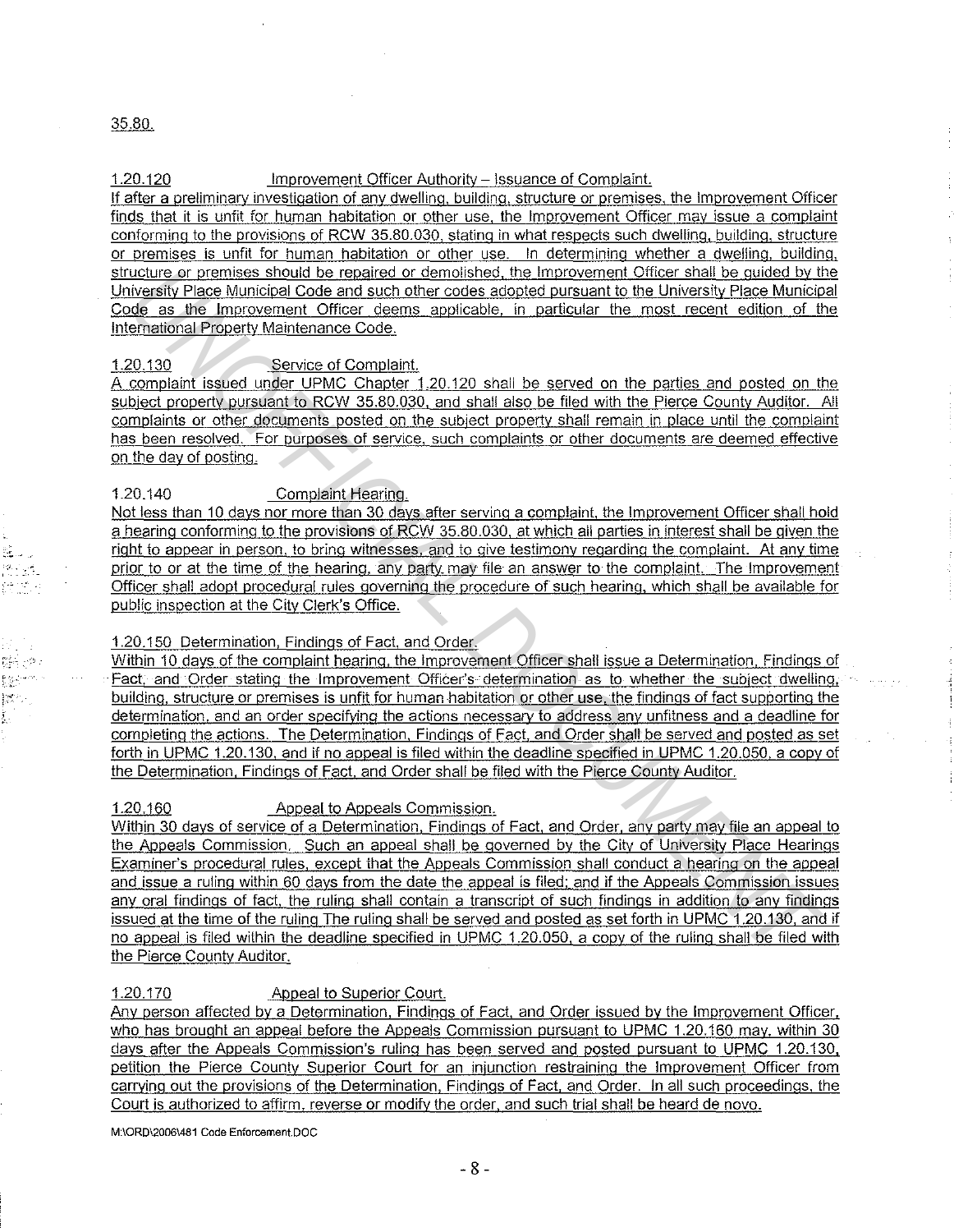### 1.20.180 Remediation I Penalties.

If a party, following exhaustion of the party's rights to appeal, fails to comply with the Determination. Findings of Fact, and Order. the Improvement Officer may direct or cause the subject dwelling. building, structure or premises to be repaired, altered, improved, vacated, and closed, removed. or demolished pursuant to RCW Chapter 35.80.

#### 1.20.190 Tax Lien.

The cost of any action taken by the Improvement Officer under UPMC 1.20.180 shall be assessed against the subject property pursuant to RCW Chapter 35.80. Upon certification by the City of University Place Finance Director that the assessment amount is due and owing, the Pierce County Treasurer shall enter the amount of such assessment upon the tax rolls against the subject property pursuant to the provisions of RCW 35.80.030. **Example Cost of any action lisken by the improvement Officer under UPMC 120.180 shells assessed against the SEW Channel Cost of a system of the material of the material of the material of a system of the material of a sys** 

#### 1.20.200 Salvage.

Materials from any dwelling, building, structure. or premises removed or demolished by the Improvement Officer shall, if possible, be salvaged and sold as if the materials were surplus property of the Citv of University Place, and the funds received from the sale shall be credited against the cost of the removal or demolition; and if there be any balance remaining. it shall be paid to the parties entitled thereto, as determined by the Improvement Officer, after deducting the costs incident thereto.

#### 1.20.210 Designation and Enforcement.

A. The Code Enforcement Officer(s) is/are the person(s) authorized by the City Manager to enforce the civil and criminal provisions of the University Place Municipal Code. including issuance of civil infraction, notice and orders of violation. and criminal misdemeanors.

B. The Code Enforcement Officer may call upon the police, fire, building, public works or any other appropriate City departments to assist in enforcement. As used in this chapter, "Code Enforcement Officer" shall also mean any applicable department director as designated by the City Manager.

C. This chapter shall be enforced for the benefit of the health. safety, and welfare of the general public, and not for the benefit of any particular person or class of persons.

# **1.20.t00220** Conflicts.

In the event of a conflict between this chapter and any other provision of the eCity or eCity ordinances providing for a civil penalty, this chapter shall control. Provisions of the ePublic sSafety code in UPMC Title 9, Public Safety, do not apply to this chapter. (Ord. 100 § 10, 1996).

# **1.20.440230 Meaning of tTerms.**

For the purposes of this code, whenever "civil infraction" and "civil penalty" are used in any code, ordinance or regulation of the eQity, these terms shall be deemed to have the same meaning as the terms "civil violation" and "monetary penalty," respectively, as used herein. (Ord. 100 § 10, 1996).

Section 2. Severability. Should any section, paragraph, sentence, clause or phrase of this Ordinance, or its application to any person or circumstance, be declared unconstitutional or otherwise invalid for any reason, or should any portion of this Ordinance be pre-empted by state or federal law or regulation, such decision or pre-emption shall not affect the validity of the remaining portions of this Ordinance or its application to other persons or circumstances.

Section 3. Effective Date. This Ordinance shall be published in the official newspaper of the City, and shall take effect and be in full force five (5) days after the date of publication.